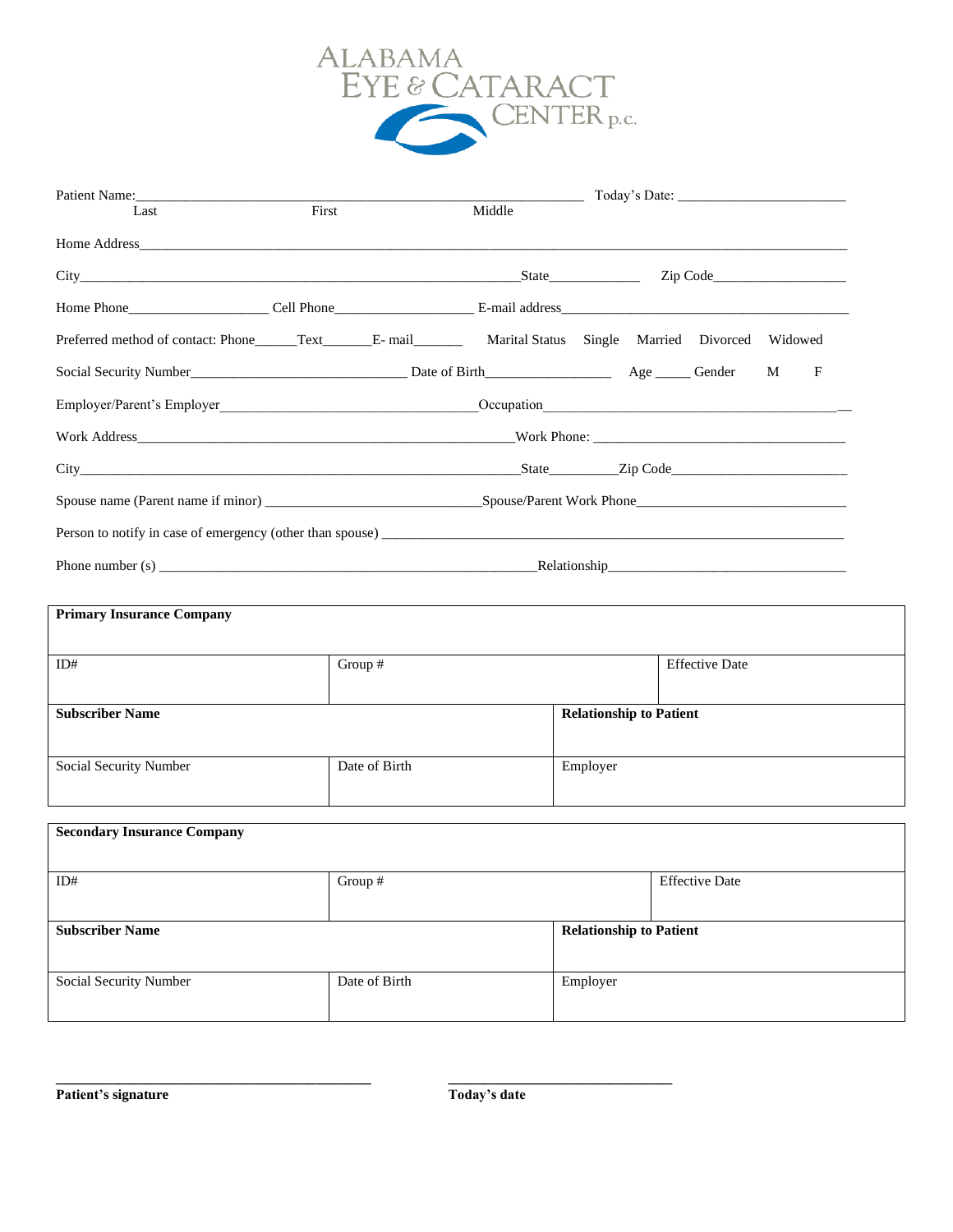

## **PHARMACY INFORMATION:**

| Preferred Pharmacy                                                        | <b>Street Address</b> | City | <b>State</b> | Phone#  |
|---------------------------------------------------------------------------|-----------------------|------|--------------|---------|
| PHYSICIAN INFORMATION:                                                    |                       |      |              |         |
| Referring Physician                                                       | Street Address        | City | <b>State</b> | Phone # |
| Primary Care Physician                                                    | Street Address        | City | <b>State</b> | Phone#  |
| Other Physician (Name & Specialty)                                        | Street Address        | City | <b>State</b> | Phone#  |
| <b>Responsible Party Information: (If not patient)</b>                    |                       |      |              |         |
| Name:                                                                     |                       |      |              |         |
|                                                                           |                       |      |              |         |
| Phone #:                                                                  |                       |      |              |         |
| TIBITORIZ LEIGN DOR HOD OR RIGH OGIERD OF BROEDGED HE LI EU INDORLLEEDING |                       |      |              |         |

## **AUTHORIZATION FOR USE OF DISCLOSURE OF PROTECTED HEALTH INFORMATION:**

I authorize my physician and/or administrative and clinical staff of **Alabama Eye & Cataract Center, P.C.** to disclose general medical information and other protected health information to the following persons and/or entities listed below. If no one is listed below, protected health care information will not be disclosed except in those situations described in the Notice of Privacy Practices.

Name and relationship of person(s) who you wish to allow access: (e.g., your spouse, son, daughter, sibling, caretaker, and friend)

## **Name of Person or Entity:** Relationship: Relationship:

I have been provided a copy of the Health Insurance Portability and Accountability Act of 1996 (HIPAA) to read and understand and consent to use and disclosure of protected health information about myself for treatment, payment, and health care operations.

**\_\_\_\_\_\_\_\_\_\_\_\_\_\_\_\_\_\_\_\_\_\_\_\_\_\_\_\_\_\_\_\_\_\_\_\_\_\_\_\_\_\_\_\_\_** Signature of the Patient or Patient Representative

I have been provided a copy of the Financial Policy to read. I understand that I, the patient, or the patient's representative, am/is responsible for payment of all charges for service rendered. I also acknowledge that non-payment of my account may result in collections proceedings and dismissal from the practice.

**\_\_\_\_\_\_\_\_\_\_\_\_\_\_\_\_\_\_\_\_\_\_\_\_\_\_\_\_\_\_\_\_\_\_\_\_\_\_\_\_\_\_\_\_** Signature of the Patient or Patient Representative